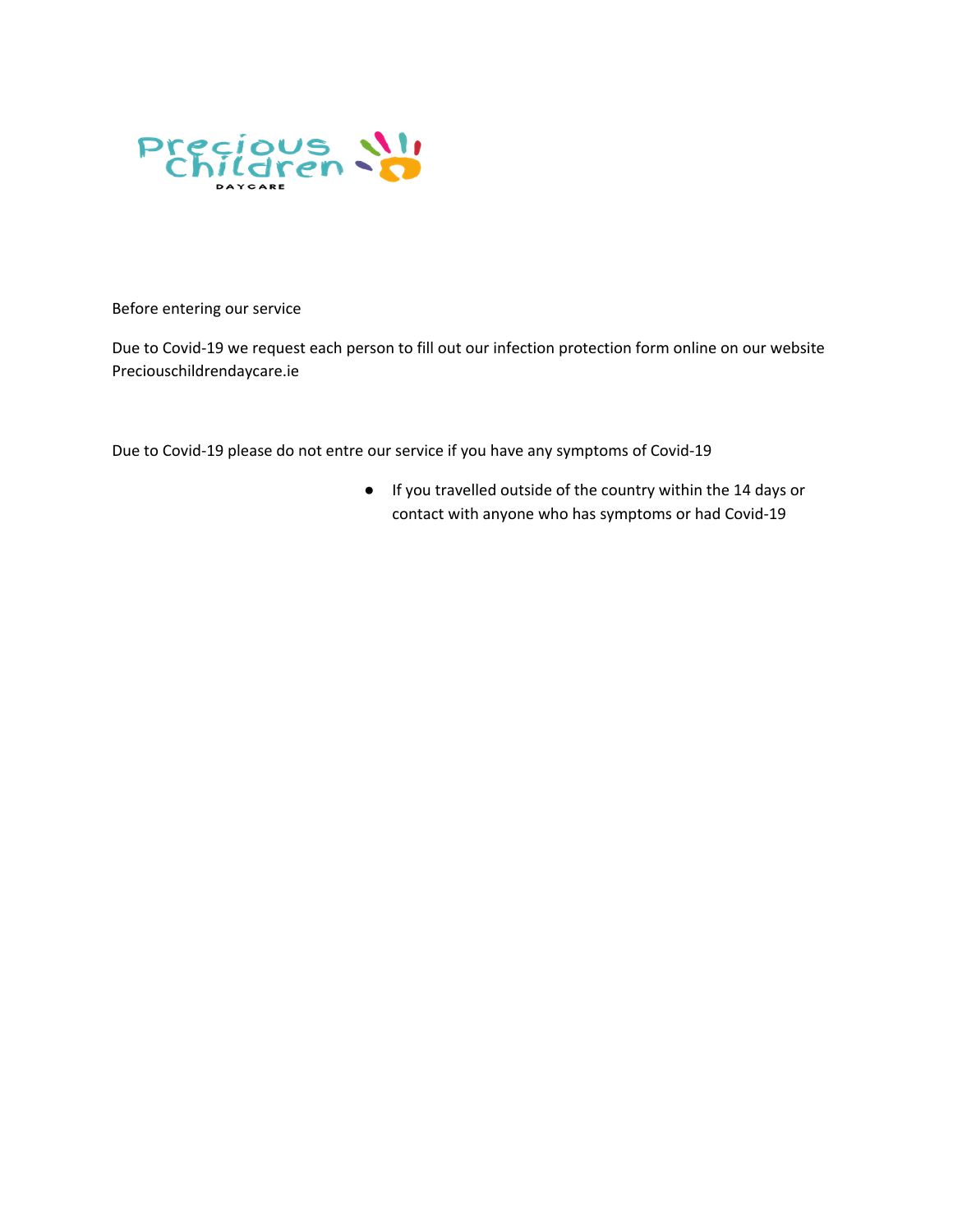

## If a staff member becomes unwell at work

If a staff member becomes unwell at work you must go to the isolation room which is located out in the nappy changing room which is well ventilated and must wait there until they make contact with a family member to collect them if there unfit to drive themselves as they must not use public transport, they must attend a doctor to be checked over and get a return to work cert if they went home unwell with any Covid-19 symptoms.

If a staff member has a confirmed case of Covid-19 they must isolate at home for 14 days.

Common symptoms of Covid-19 disease

- Severe symptoms of the disease, pneumonia
- Headache, Fever, Chills, shaking with chills, Muscle pain, Sore throat, lost of taste or smell,
- Dry cough, Fatigue, Shortness of breath, Difficulties of breathing

Other symptoms

- Vomiting,
- Nausea,
- Blocked nose,
- Diarrhoea, Sputum, Coughed up mucus and salvia.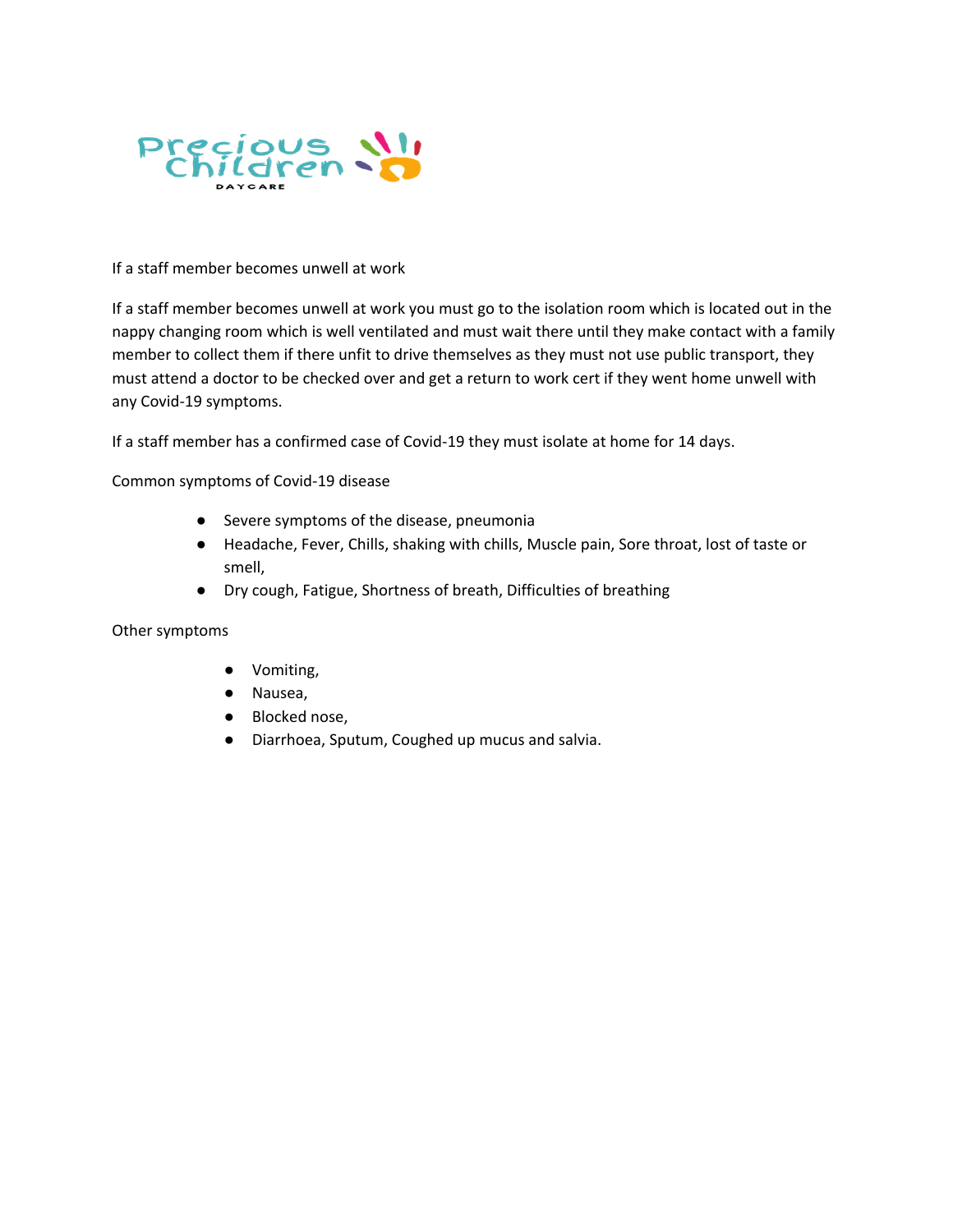

Infection protection form

Does your child have any of the following,

Due to the outbreak of Covid-19 we have a small questionnaire form on infection protection and must be filled out for the wellbeing and safety of all our children, staff, and parents in our community.

We would ask you to please complete this form and confirm you understand the importance of the infections control policy of our services,

Thank you

|           | • Has your child had a temperature                                                          | Yes | No. |  |
|-----------|---------------------------------------------------------------------------------------------|-----|-----|--|
|           | • Did your child get any medication in the last 24 hours                                    | Yes | No. |  |
|           | • Has your child shown any unusual symptoms                                                 | Yes | No. |  |
|           | • Have you or your child been in contact with anyone who has any Covid-19 symptoms or has a |     |     |  |
|           | confirmed case                                                                              | Yes | Nο  |  |
| $\bullet$ | Have you or your child travelled in the last 14 days or been in contact with anyone who was |     |     |  |
|           | travelling                                                                                  | Yes | Nο  |  |
|           |                                                                                             |     |     |  |

● Has your child complained of any headaches?

Yes No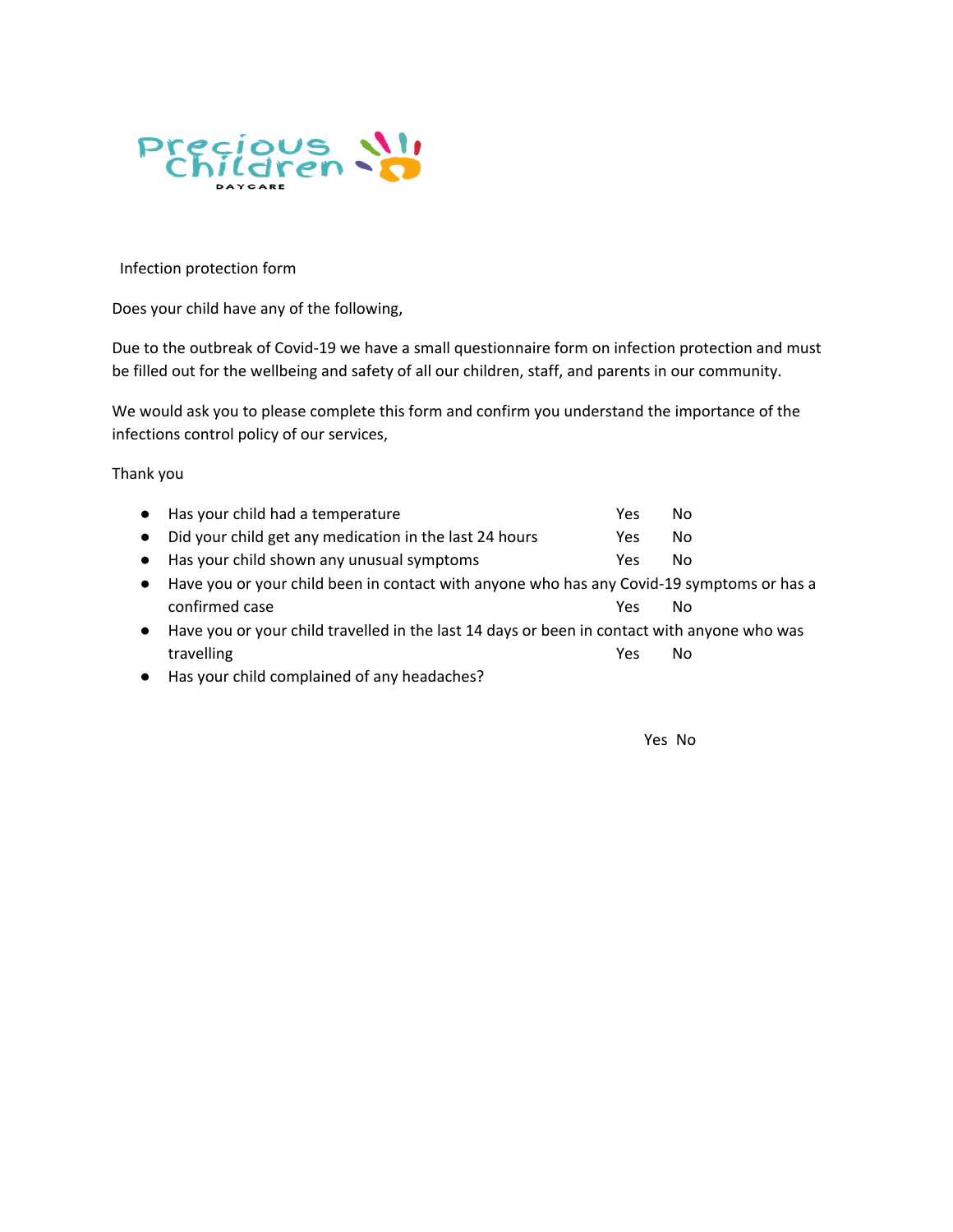

Return to crèche form

- What given reason was your child sent home?
- Is your child fit and well to return to crèche?
- Did your child need to attend a doctor?
- Has your child a doctor's cert to return to crèche?
- Has your child showed or had any of these symptoms in the last 24 hours, Fever (temperature of 38 degrees Celsius or higher) Cold, cough, dry cough or viral infection Lost or changed sense of smell or taste

\_\_\_\_\_\_\_\_\_\_\_\_\_\_\_\_\_\_\_\_\_\_\_\_\_\_\_\_\_\_\_\_\_\_\_\_\_\_\_\_\_\_\_\_\_\_\_\_\_\_\_\_\_\_\_\_\_\_\_\_\_\_\_\_\_\_\_\_\_\_\_\_

\_\_\_\_\_\_\_\_\_\_\_\_\_\_\_\_\_\_\_\_\_\_\_\_\_\_\_\_\_\_\_\_\_\_\_\_\_\_\_\_\_\_\_\_\_\_\_\_\_\_\_\_\_\_\_\_\_\_\_\_\_\_\_\_\_\_\_\_\_\_\_\_

\_\_\_\_\_\_\_\_\_\_\_\_\_\_\_\_\_\_\_\_\_\_\_\_\_\_\_\_\_\_\_\_\_\_\_\_\_\_\_\_\_\_\_\_\_\_\_\_\_\_\_\_\_\_\_\_\_\_\_\_\_\_\_\_\_\_\_\_\_\_\_\_

\_\_\_\_\_\_\_\_\_\_\_\_\_\_\_\_\_\_\_\_\_\_\_\_\_\_\_\_\_\_\_\_\_\_\_\_\_\_\_\_\_\_\_\_\_\_\_\_\_\_\_\_\_\_\_\_\_\_\_\_\_\_\_\_\_\_\_\_\_\_\_\_

\_\_\_\_\_\_\_\_\_\_\_\_\_\_\_\_\_\_\_\_\_\_\_\_\_\_\_\_\_\_\_\_\_\_\_\_\_\_\_\_\_\_\_\_\_\_\_\_\_\_\_\_\_\_\_\_\_\_\_\_\_\_\_\_\_\_\_\_\_\_\_\_

\_\_\_\_\_\_\_\_\_\_\_\_\_\_\_\_\_\_\_\_\_\_\_\_\_\_\_\_\_\_\_\_\_\_\_\_\_\_\_\_\_\_\_\_\_\_\_\_\_\_\_\_\_\_\_\_\_\_\_\_\_\_\_\_\_\_\_\_\_\_\_\_

\_\_\_\_\_\_\_\_\_\_\_\_\_\_\_\_\_\_\_\_\_\_\_\_\_\_\_\_\_\_\_\_\_\_\_\_\_\_\_\_\_\_\_\_\_\_\_\_\_\_\_\_\_\_\_\_\_\_\_\_\_\_\_\_\_\_\_\_\_\_\_\_

\_\_\_\_\_\_\_\_\_\_\_\_\_\_\_\_\_\_\_\_\_\_\_\_\_\_\_\_\_\_\_\_\_\_\_\_\_\_\_\_\_\_\_\_\_\_\_\_\_\_\_\_\_\_\_\_\_\_\_\_\_\_\_\_\_\_\_\_\_\_\_\_

You must treat your symptoms at home.

Other symptoms that may develop

- shortness of breath
- Diarrhoea/vomiting
- Blocked nose/runny nose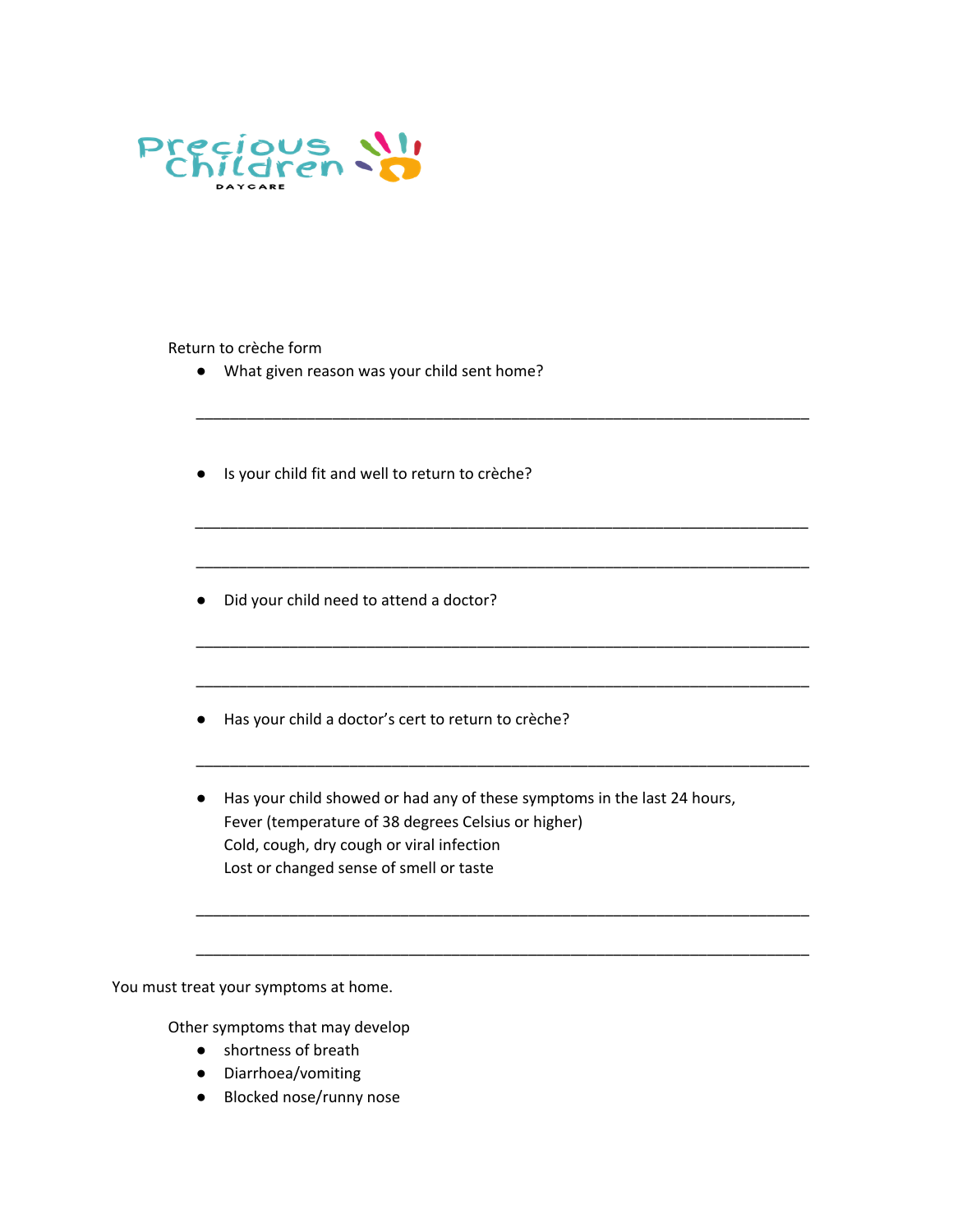

• Abdominal pain